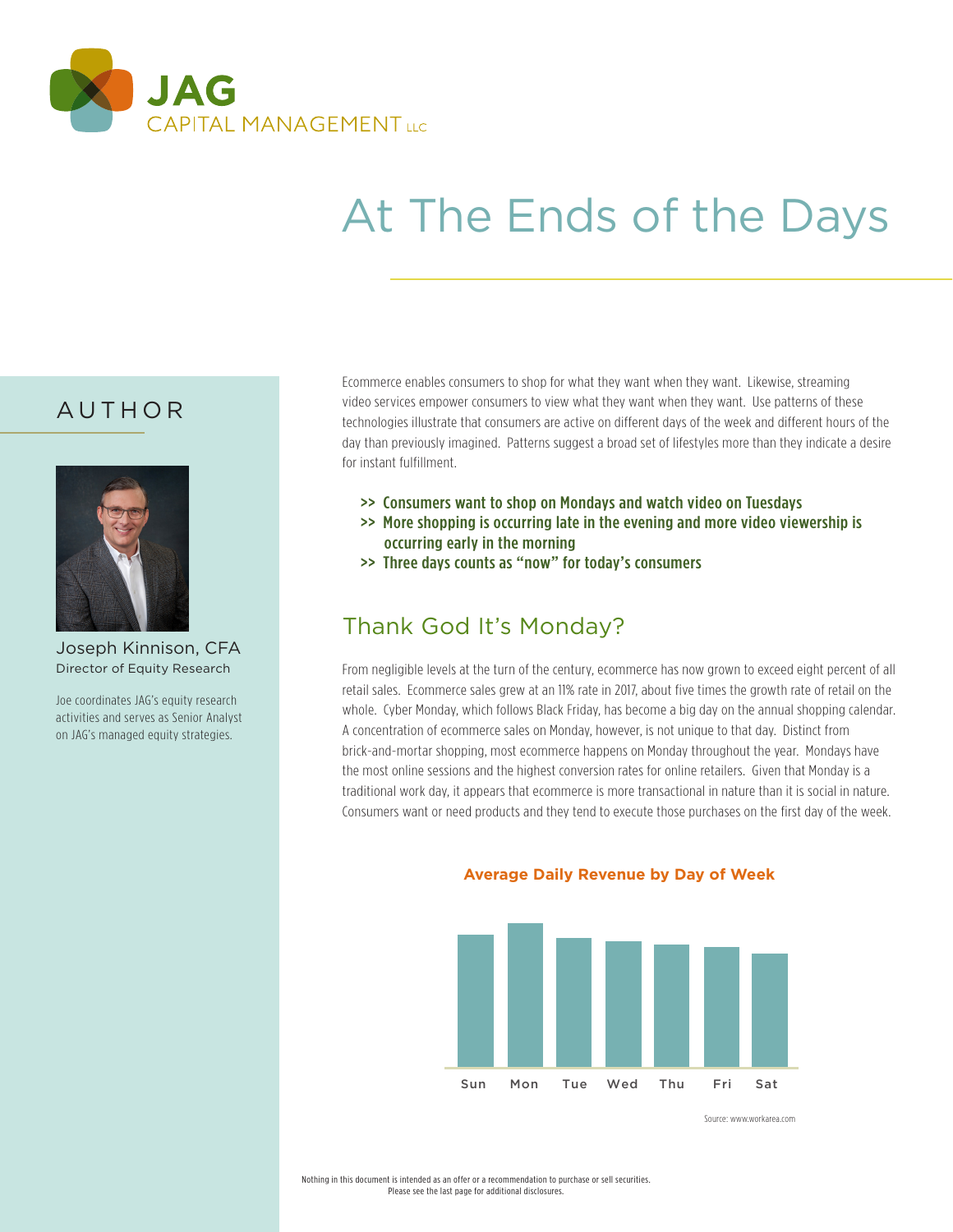Just as on-demand commerce is a growing trend, on-demand video is capturing consumer attention as well. Networks once scheduled their best shows for prime time Thursday, but consumers have spoken and Tuesday has become the biggest viewing day of the week for streaming video. Jokingly, we suggest that consumers are chilling after Monday shopping.

# What Time?

A signal for the importance of the convenience factor in ecommerce comes from the peak times of day when consumers use the technology. Data suggests that peaks in ecommerce activity occur near eight o'clock p.m., ten o'clock p.m., and there is a mini-peak between one and two o'clock a.m. Retail store hours seldom extend late into the evening, and consumers are showing a preference for shopping late into the night. Our view is that consumers are shopping when it is convenient for them and that they want to execute purchase decisions immediately upon making them.



#### **Hourly Conversion Rate**

On-demand video also enables consumers to time-shift their usage patterns. While viewing of streaming video is up about 20% over the last year, viewership in the 5 o'clock a.m. to 8 o'clock a.m. time slot is up 38%. This represents significant erosion in Top 20 network viewership from their heretofore largest live viewing daypart. Given the option, consumers seem to want to shop at 10 p.m. and to watch video at 6 a.m.



2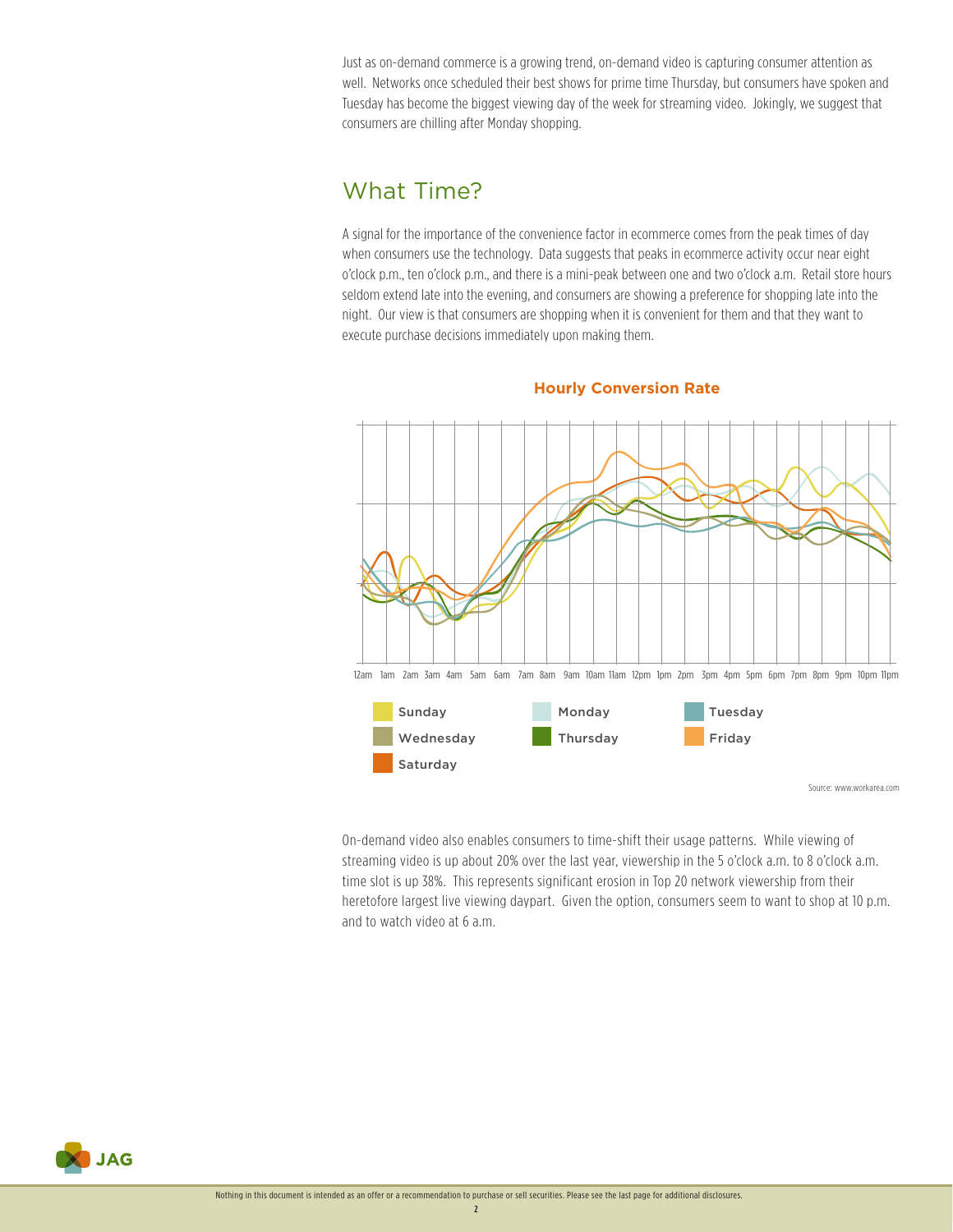# Add Water. Wait 3 Days.

While ecommerce consumers seem to exhibit transactional and time-shifted demand, they do not appear to be terribly sensitive to immediate delivery. "Now" can mean "three days from now." Consumers do demand free shipping. It is the second largest determiner between consumers filling online shopping carts and pressing the ultimate buy button. However, as long as that delivery is within three days, ecommerce shoppers are pretty ambivalent as to acceptable shipping times. Wanting a product delivered same day represents only 13% of shoppers, but 43% of consumers distinguish two-to-three day delivery for non-urgent purchases as fulfillment "now." Separate data indicates that ecommerce customers are less than half as likely to engage in impulse purchases than those consumers shopping in a brick-andmortar store.

#### **Acceptable Timeframe for Ecommerce Order Shipping According to Internet Users in North America: Q3 2015**



Note: for non-urgent purchases

Source: A.T. Kearney, "Retail Operations: People Are Still the Best Investment: 2016 Achieving Excellence in Retail Operations (AERO)," May 17, 2016

Source: [www.eMarketer.com](http://www.eMarketer.com)

Longer time frames apply to video consumption as well. Three days seems to be the magic number for consumers as the Nielsen ratings service has gone from emphasizing release date ratings to measuring and reporting new video episode viewership in the first three days following release.

## Conclusion

On-demand commerce and on-demand video technologies have enabled consumers to shift consumption patterns from the weekends to the weekdays and from daytime to the wee hours. This degree of flexibility is valued to the degree that customers regard three days' time as the equivalent of fulfillment now. Customer-focused technologies that enable time shifting are the ones most valued by the marketplace. At JAG Capital Management, we are finding attractive investments among leading companies with these attributes.